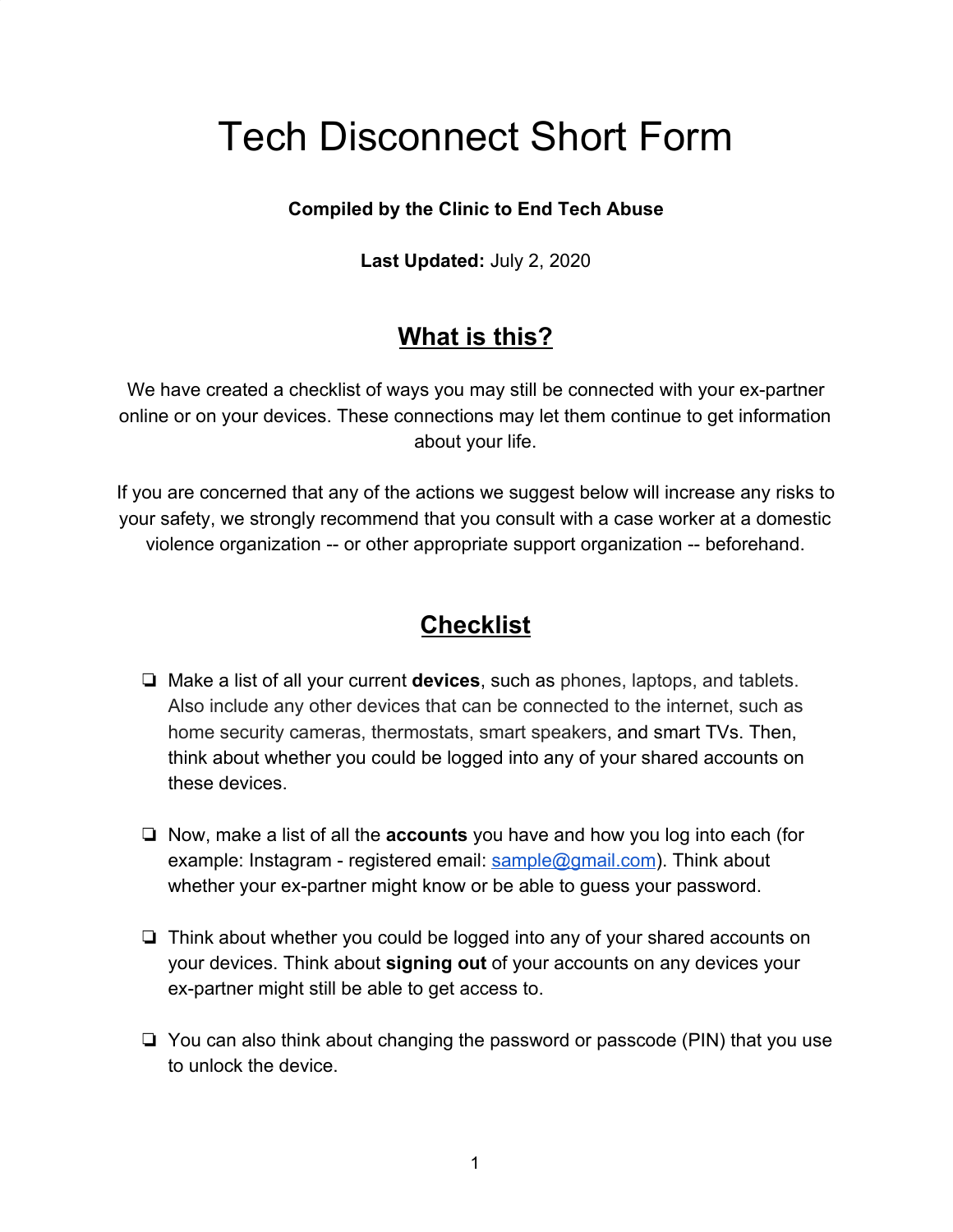❏ **Think about whether your ex-partner may know any of your account passwords** or still have access to a shared account. If so, you may want to change your password or use a new account instead.

For example, do you use a home security camera such as Nest or Ring? In the past, have you shared your account for this service with your ex-partner? You may want to change the password.

- ❏ **Remove any saved passwords** in your web browsers. These are the steps to follow to check the saved passwords you might have in your web browsers:
	- ❏ In **Google Chrome**, enter the following URL and hit enter: chrome://settings/passwords
	- ❏ In **Firefox**, enter the following URL and hit enter: about:logins
	- ❏ In **Safari**, go to Safari > Preferences > Passwords > Enter your PC's password.
- ❏ Check your **phone's privacy and security settings**.
	- ❏ If you have a phone running **Android**, go to Settings > Security Check if there are privacy or security features turned off.
	- ❏ If you have an **iPhone**, go to Settings > Privacy Check which apps have requested access to what data on your phone.
- ❏ Check your **phone's location settings**. Which apps have access to your location?
	- ❏ If you have a phone running **Android**, go to Settings > Location
		- ❏ If your phone does not have the **Location** option, follow these steps: https://support.google.com/android/answer/3467281#older\_android
	- ❏ If you have an **iPhone**, go to Settings > Privacy > Location Services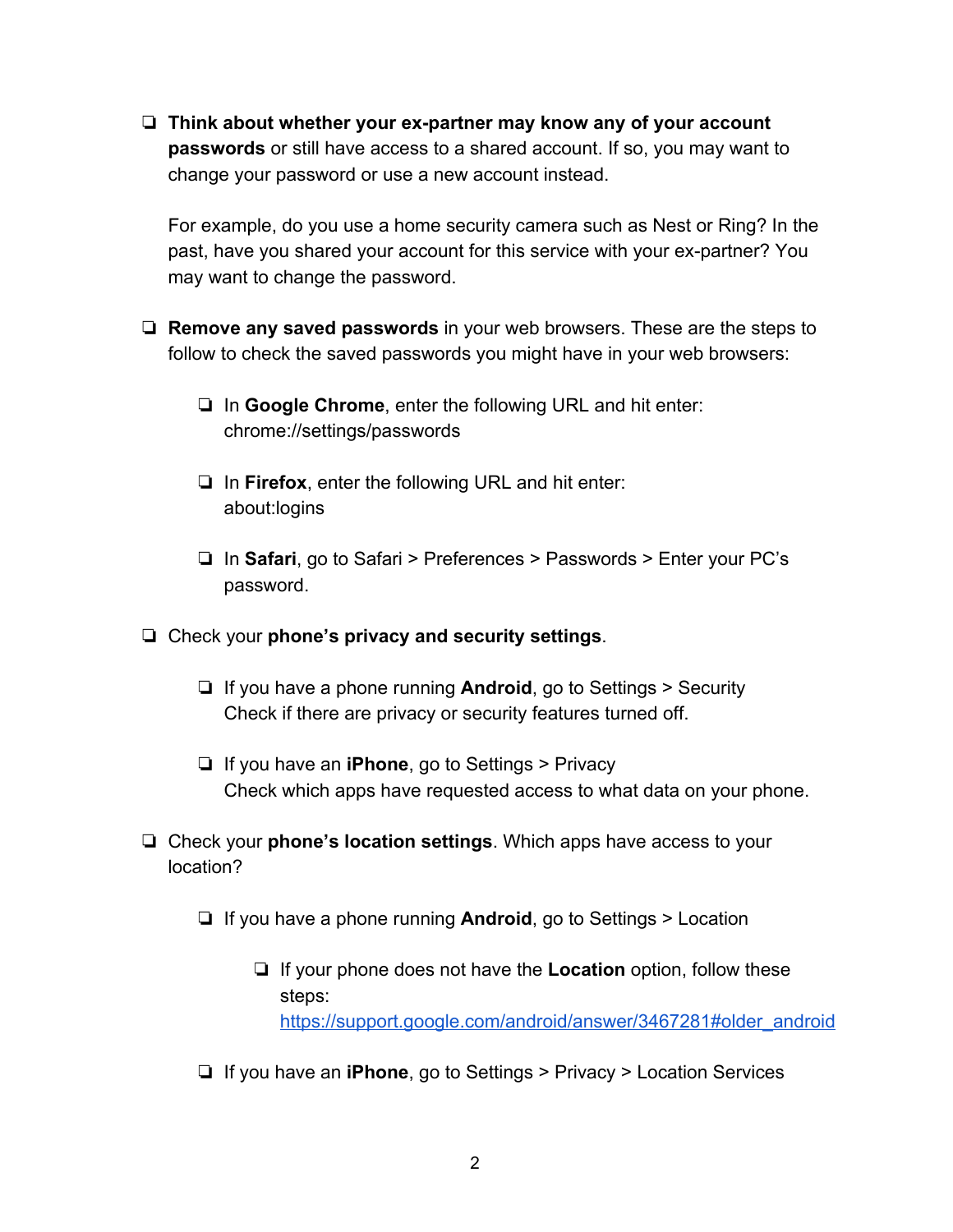- ❏ Are any phone location apps such as **Find My** set to share your location with anyone else?
- ❏ Check your **social media privacy and security settings** -- do you need to change your password? Check to see if your account is set to private. Are your posts set to "private" rather than "public"?
- ❏ Check your **Photos Settings** to make sure you are not sharing your photos with your ex-partner.
- ❏ Check your **Google account settings** to see if anyone else is logged into your account (go to myaccount.google.com).
- ❏ If you use an iPhone or other Apple device, check your **iCloud settings** at icloud.com.
- ❏ Check your **location settings** on other electronic devices like smartwatches, tablets, laptops etc.
- ❏ Check your **privacy settings on web browsers**. Clearing the cookies, which are IDs that identify you while you navigate on the Internet, on your browser (for "all time") should log you out of all active sessions.
- ❏ You may want to set up **two-factor authentication** for all your accounts. This is an extra security step that provides more protection for an online account.
- ❏ **Backups** allow you to keep a copy of your data in the cloud -- but this can also make your information visible to your ex-partner if they know your sign-in ID and password. Have you set up backups for any information from your device, such as photos or notes? If you have set up a backup, check the email address that is registered and where the data is being backed up to.
- ❏ Check all of the apps on your devices to make sure that you recognize them. You should be able to delete any apps you don't recognize.
- ❏ If you are concerned that your children's devices may have also been accessed by your ex-partner, we suggest that you follow these same steps for those devices.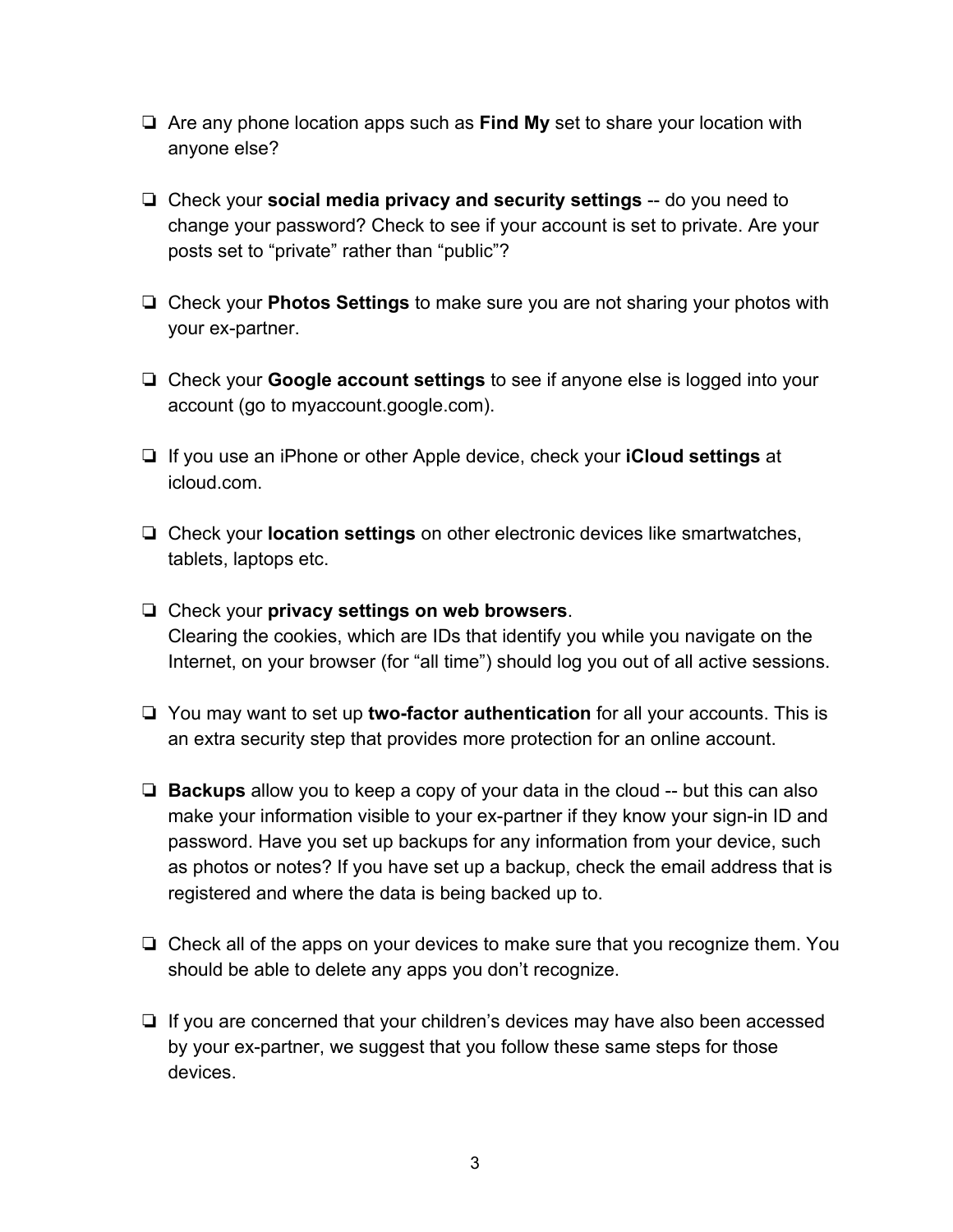## **Additional Accounts**

The following is a list of accounts you may have shared with your ex-partner. You can check and disconnect from any shared accounts.

#### **Food**

- ❏ Seamless
- ❏ Grubhub
- ❏ Restaurants
- ❏ Uber Eats
- ❏ DoorDash
- ❏ Caviar
- ❏ Postmates

#### **Music**

- ❏ Spotify
- ❏ Pandora
- ❏ Apple Music

#### **Smart speakers**

- ❏ Amazon Echo (Echo Show, Echo Dot, etc..)
- ❏ Google Home

#### **Phone**

❏ Shared family plan

#### **Car**

- ❏ GPS in car
- ❏ Apps for car
- ❏ Waze

## **Banking and financial**

- ❏ Online banking
- ❏ Venmo
- ❏ Paypal
- ❏ Stocks
- ❏ Retirement accounts
- ❏ Investment and other financial accounts
- ❏ Cash App
- ❏ Credit cards

#### **Home Technology**

- ❏ Ring
- ❏ Nest
- ❏ Camera(s)
- ❏ Alarm system
- ❏ Hue
- ❏ Smart door locks
- ❏ Wemo

#### **Television**

- ❏ Netflix
- ❏ Hulu
- ❏ Disney+
- ❏ Amazon Prime Video
- ❏ Apple TV